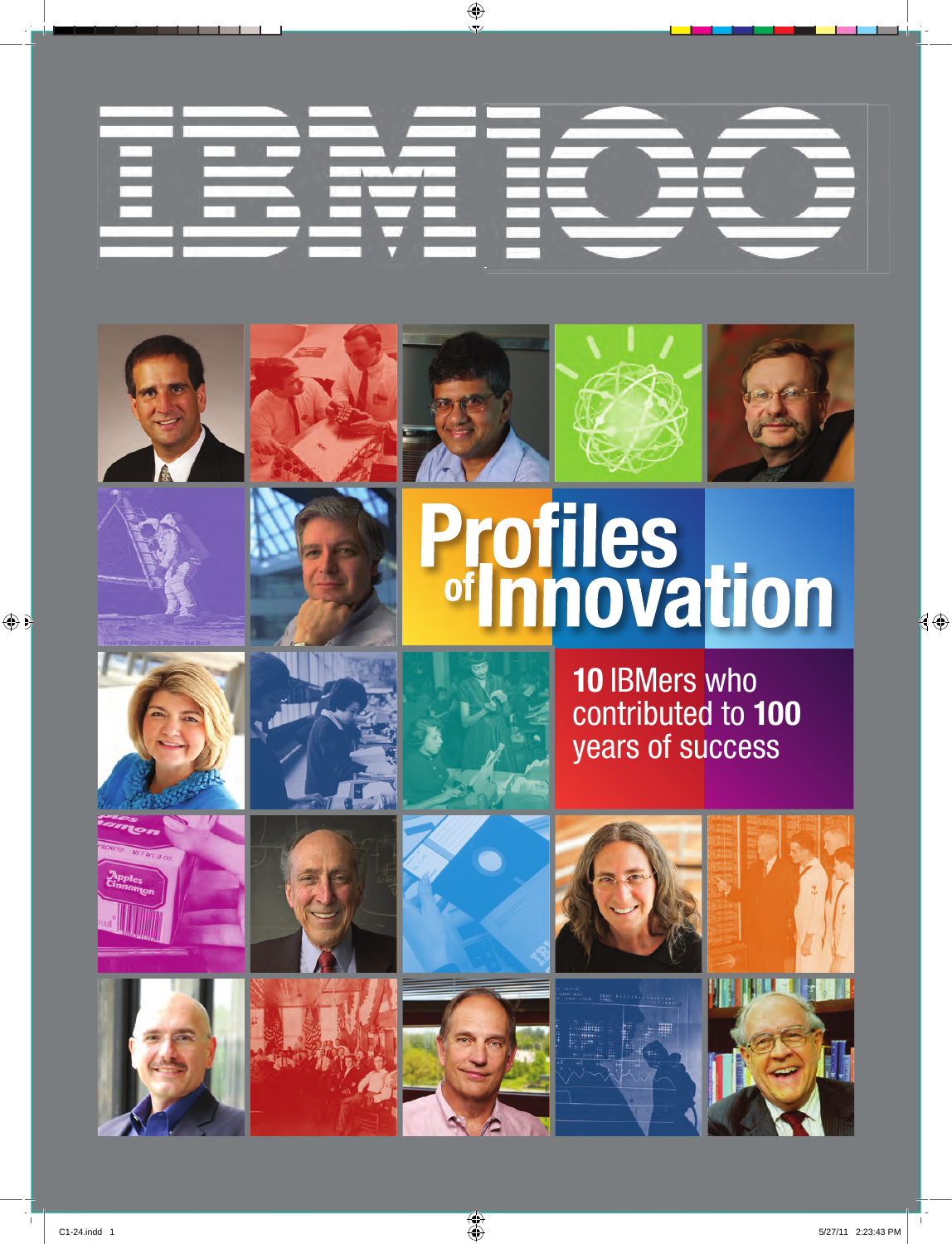

# **2011 is a milestone year for IBM and UNICOM Systems**

**UNICOM Systems, Inc., which this year celebrates its own 30 year anniversary as a provider of innovative IT solutions, congratulates IBM Corporation for their centennial at the forefront of enterprise technology. As the founder, President and CEO of UNICOM Systems, Mr. Corry Hong remarked,**

"It is truly inspiring to reflect upon what IBM has achieved and the opportunities it has created in its first 100 years for other solutions providers such as UNICOM. UNICOM's own success is rooted in the global IT market that IBM pioneered. As a PartnerWorld partner, IBM reseller and an ISV, UNICOM works closely with IBM globally to support and address customer needs."

# **Pioneering CICS Automation**

Mr. Hong, who came to the United States from Seoul, South Korea aged 20, founded UNICOM Systems in 1981. Recognizing the need for greater automation within CICS MVS and VSE environments, Mr. Hong developed AUTOMON®/CICS.

AUTOMON®/CICS a systems software product that uses Artificial Intelligence (AI) to automatically prevent CICS system crashes, repair storage violations, correct application loop conditions, relieve systems stress conditions and improve transaction throughputs by adjusting systems parameters dynamically without human interventions.

## **AUTOMON®/CICS quickly became a market leader and the flagship product of UNICOM.**

In the thirty years since, UNICOM has developed and acquired many more mission critical products and service offerings. Today UNICOM consists of eighteen (18) corporate entities, including wholly-owned affiliates Macro 4, SoftLanding, Eden and CICS.com. UNICOM develops and markets suites of software products and attendant services - ranging from IBM mainframe, iSeries, Document Management, Security Management, Domino Notes and Open Systems platforms.

eden

From its corporate headquarters in Los Angeles, and regional offices in New Jersey, New Hampshire, the U.K. and throughout Europe, the UNICOM Group provides outsourcing, software, hardware, corporate financing, M&A and integration services to the Fortune 500 and Global 2000 corporations spread over six continents.

CICS.com MACRO14 SoftLanding



TECHNOLOGIC

**The UNICOM Group of Companies**